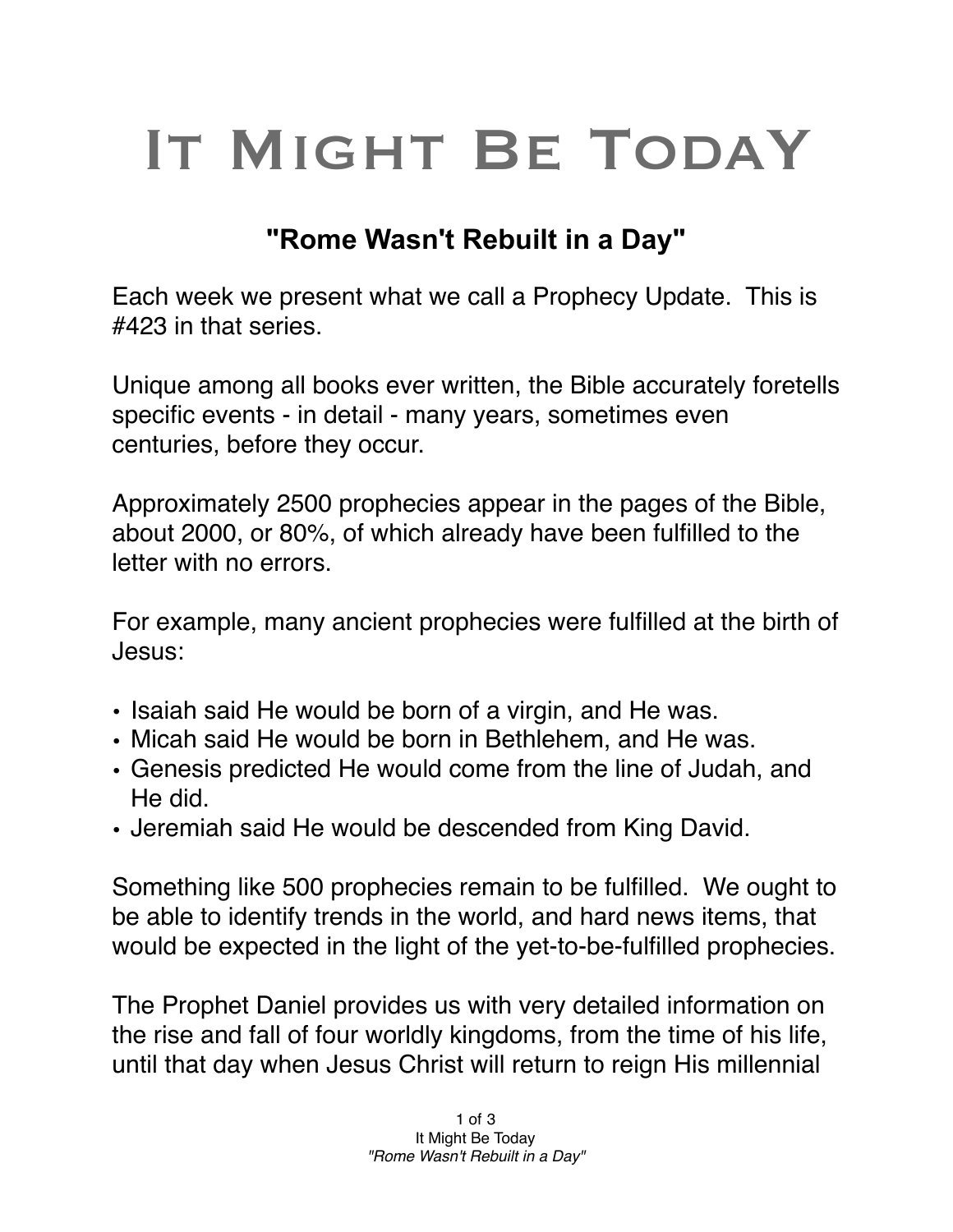kingdom on earth. From the Book of Daniel, the four prophesied kingdoms are as follows:

- 1. The Babylonian Empire under Nebuchadnezzar
- 2. The Medo-Persian Empire
- 3. The Macedonian Empire (Greece) under Alexander The Great
- 4. The Roman Empire

Daniel also tells us that there will be a future revival of the Roman Empire in the area of Europe and parts of the Middle East.

Futurists, like ourselves, who take Bible prophecy literally, often speak of a Revived Roman Empire, and we point to the European Union as the possible fulfillment of that prophecy.

Thus you'd expect to see Europe trending towards consolidating its power.

A recent article was titled, *German Finance Minister calls for establishment of one army for all EU.*

## Excerpts:

German Finance Minister Wolfgang Schäuble says the EU requires one common army instead of 28 separate ones to tackle domestic and foreign security threats.

During an interview published in the German newspaper Bild am Sonntag on Sunday, Schäuble said that as "We will have to spend a lot more funds for joint European defense initiatives…our aim must be a joint European army."